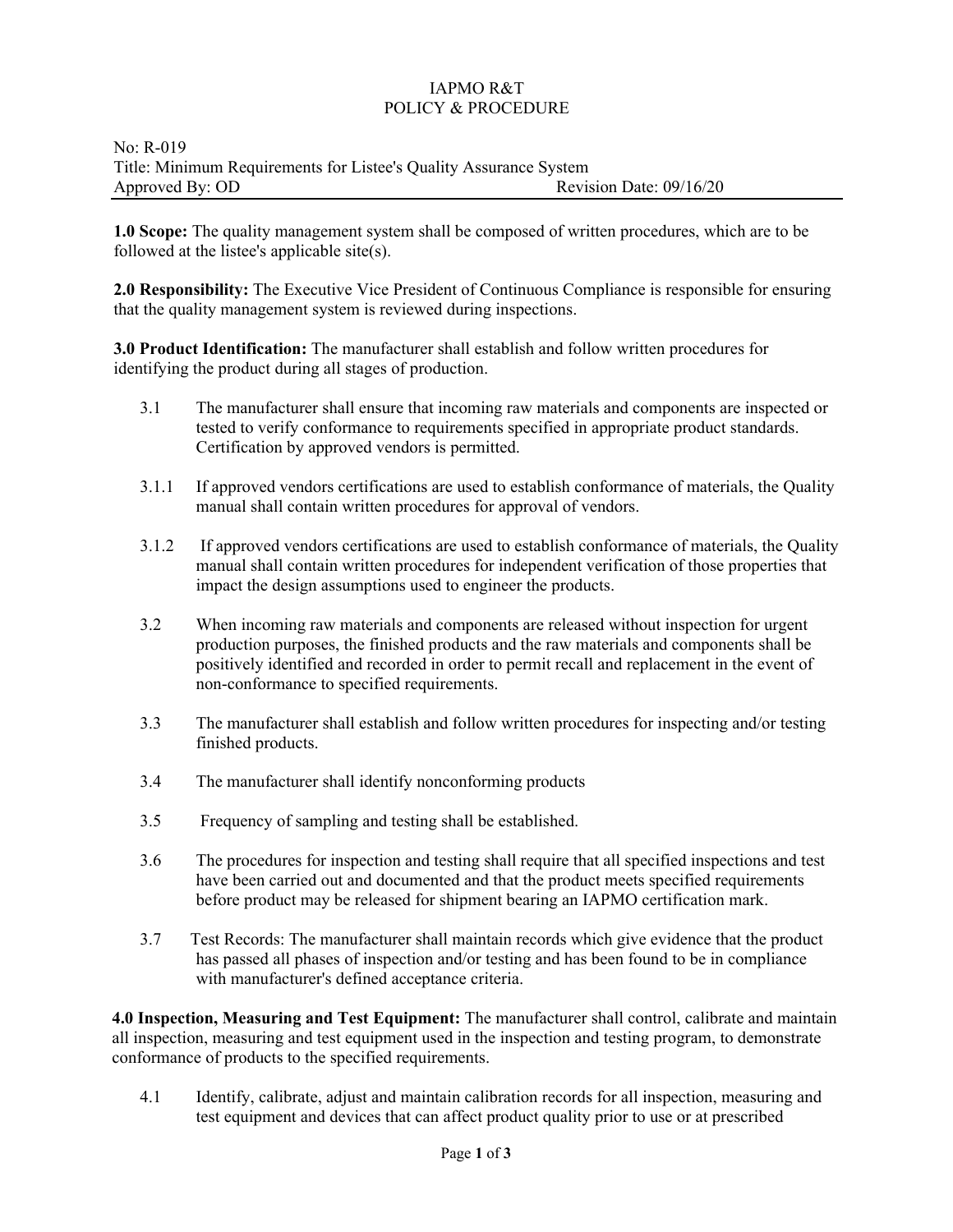## IAPMO R&T POLICY & PROCEDURE

intervals. The foregoing shall be accomplished utilizing certified equipment having a known valid relationship to nationally recognized standards issued by an accredited calibration laboratory. Where no such standards exist, the basis used for calibration shall be documented.

4.2 Establish, document and maintain calibration procedures, including details of equipment type, identification number, location, frequency of checks, check method, acceptance criteria, and the action to be taken when results are unsatisfactory.

**5.0 Inspection and Test Status:** The inspection and test status of the product shall be identified by using markings, authorized stamps, tags, labels, physical segregation or other suitable means which indicate the conformance and nonconformance of product with regard to inspection' and test performed.

5.1 Documents shall identify the inspection authority responsible for the release of conforming products

**6.0 Control of nonconforming products:** Listee shall establish and implement procedures to ensure that the products identified in section 4.0 that do not conform to specified requirements are prevented from inadvertent shipment.

6.1 Nonconforming products may be reworked to meet the specified requirements; accepted with or without repair by concession; regraded for alternative applications; or scrapped.

**7.0 Administrative:** The Quality Assurance documentation shall include the following:

- 7.1 Organizational charts, resumes indicating qualifications of key personnel and their responsibility relative to the quality control function.
- 7.2 A quality policy statement including objectives and commitments
- 7.3 Signature of the responsible party.

**8.0 Complaint Record:** Manufacturer shall establish and follow written procedures for complaints received from customers, and keep records of all complaints.

**9.0 For Mexico Certification Program:** Manufacturers with certifications valid for two years (Type II certification) shall establish a Quality Control System with written procedures addressing, as a minimum, the following sections from NMX-CC-9001-IMNC-2008, or equivalent, standard:

- Control of Records
- Infrastructure
- Work Environment
- Competence, training and awareness
- Planning of product realization
- Purchasing
- Control of production and service provision
- Validation of processes for production and service provision